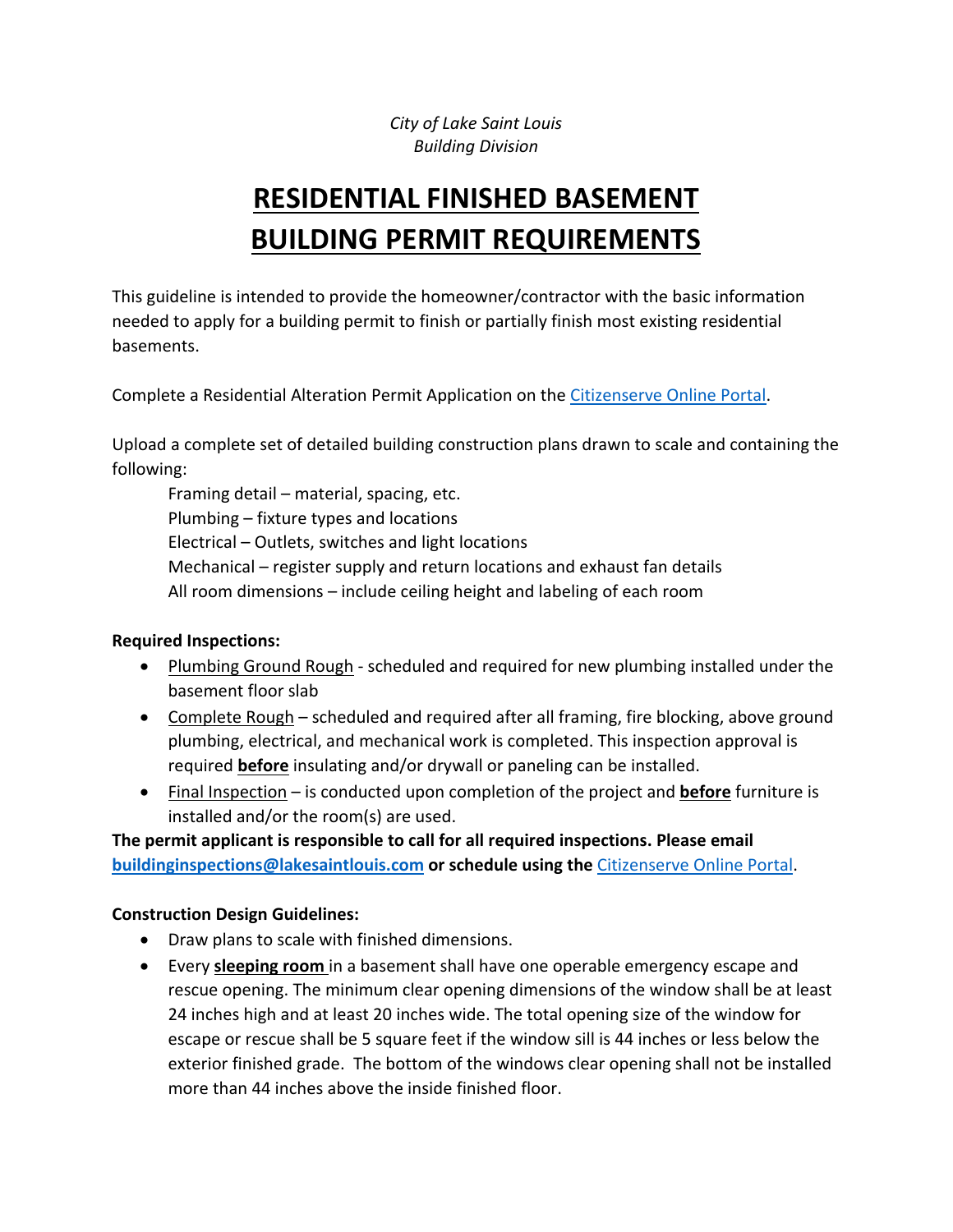- Smoke detectors are required within 3 feet of the basement stairs, in all sleeping rooms and also in close proximity outside sleeping rooms. Smoke detectors shall be interconnected with all other smoke detectors in the house and shall have a battery backup. Smoke detectors are required in all unfinished areas.
- Carbon Monoxide detectors must be installed outside of each sleeping area, this includes existing sleeping areas on all floor levels.
- Receptacles serving counter tops within 6 feet of a sink must be GFCI protected.
- If plans propose concealment or enclosing a fuel fired appliance, such as a gas furnace and/or water heater, proper ventilation at the top and bottom of the room is required for combustion air. Each ventilation opening shall equal 1 square inch per every 1000 BTU's of input for the gas fired appliances. A louvered door or air grates through wall(s) to adjoining spaces can accomplish this. Remember to provide door opening(s) wide enough for repair or replacement of your mechanical equipment. Also, remember to maintain the manufacturer's clearance recommendations around all mechanical equipment.
- Finished ceiling height shall not be less than 7 feet. Beams may project down an additional 6 inches to 6 feet ‐ 6 inches.
- Hallways require a minimum 3 foot (36 inch) wide finished width. If using ½ drywall, the rough width should be at least 37 inches wide.
- Arc fault circuit interrupter protection is required to protect all new circuits in all new habitable spaces.
- Receptacles shall be spaced within 6 feet of door openings then every 12 feet measured horizontally along the wall edge of the floor.
- Bathrooms require exhaust fans that shall be vented to the exterior. Vent ducts are required to be fastened to the vent with a screw or clamp.
- Receptacles within bathrooms and unfinished areas of the basement require a ground fault circuit interrupter (GFCI). Bathroom GFCI outlets must be on a dedicated 20 amp circuit and within 36" of sink bowl edge.
- Concealed spaces of stud walls and partitions, including furred spaces and parallel rows of studs must be blocked at the ceiling and floor level and vertically at intervals not to exceed 10 feet. Approved materials would include, but are not limited to: ½ inch drywall, 2 by lumber, metal flashing, rock wool (or paperless fiberglass) insulation, and/or fire caulk. All holes/gaps in top plate must be sealed.
- If ACQ treated lumber bottom plates are required or if you choose to use them, approved fasteners are required. Hot‐dipped galvanized or stainless steel fasteners are acceptable.
- Storage areas located beneath the stairs shall be enclosed by minimum  $\frac{y}{x}$  drywall.